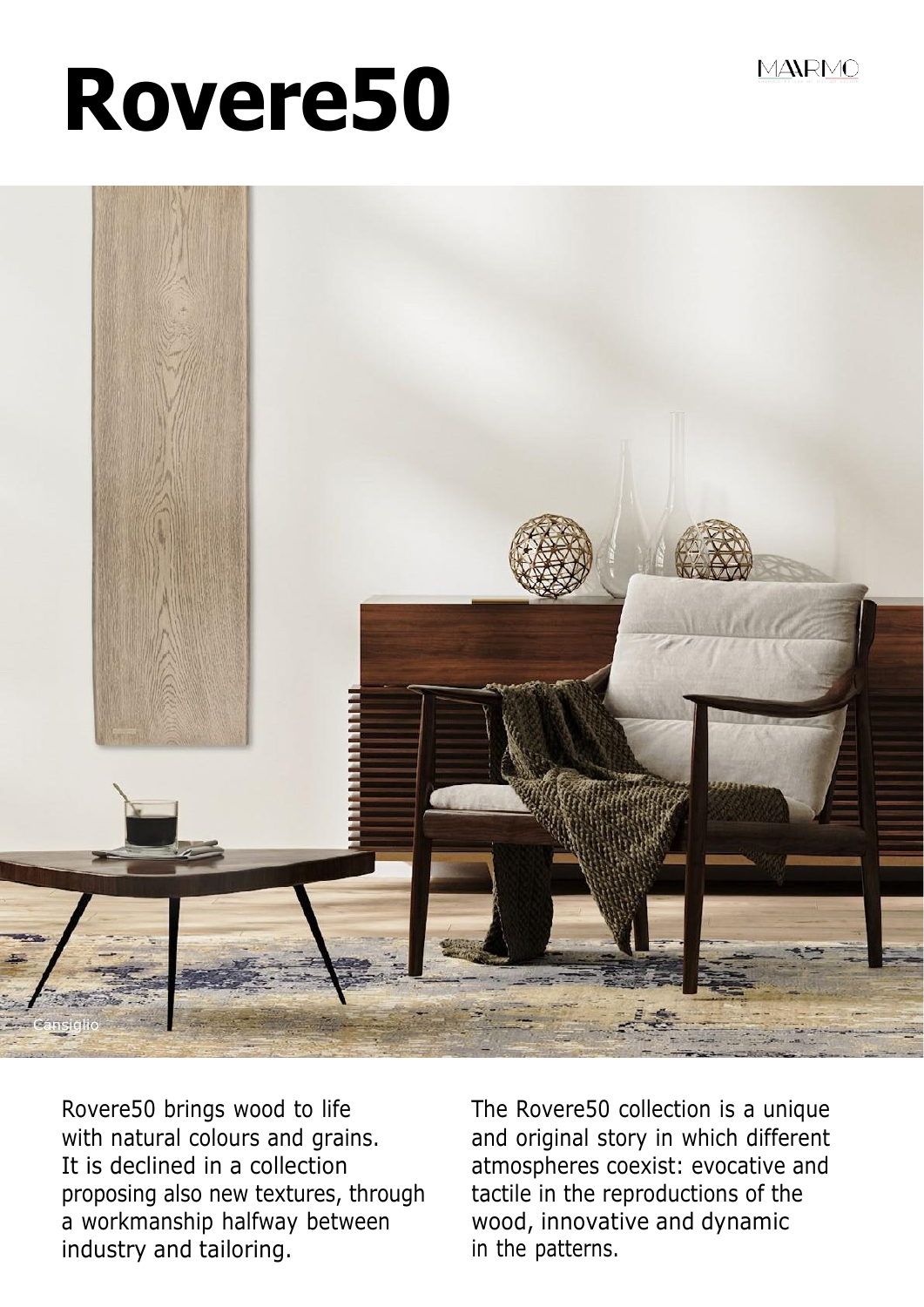Five finishes inspired by the nature that surrounds us to give warmth to your spaces

### **Cadore**

Light, luminous, soft, enveloping tones that recall the style and simplicity of the Cadore woods.

#### **Foresta Nera**

Magic and mystery intertwine along its warm veins promising a safe haven after a long day of work.

#### **Dolomite**

The white grain combines with the colour of the rock for a striking light and dark effect, like the mountains of the Dolomites.

#### **Tinta unita**

Linear and clean, the solid colour moves with a light and sinuous sign, in which the colour reinterprets the wood in a thousand ways.

## **Cansiglio**

The depth of this piece reminds us of a story where quiet and shade rest at the edge of a mountain stream.